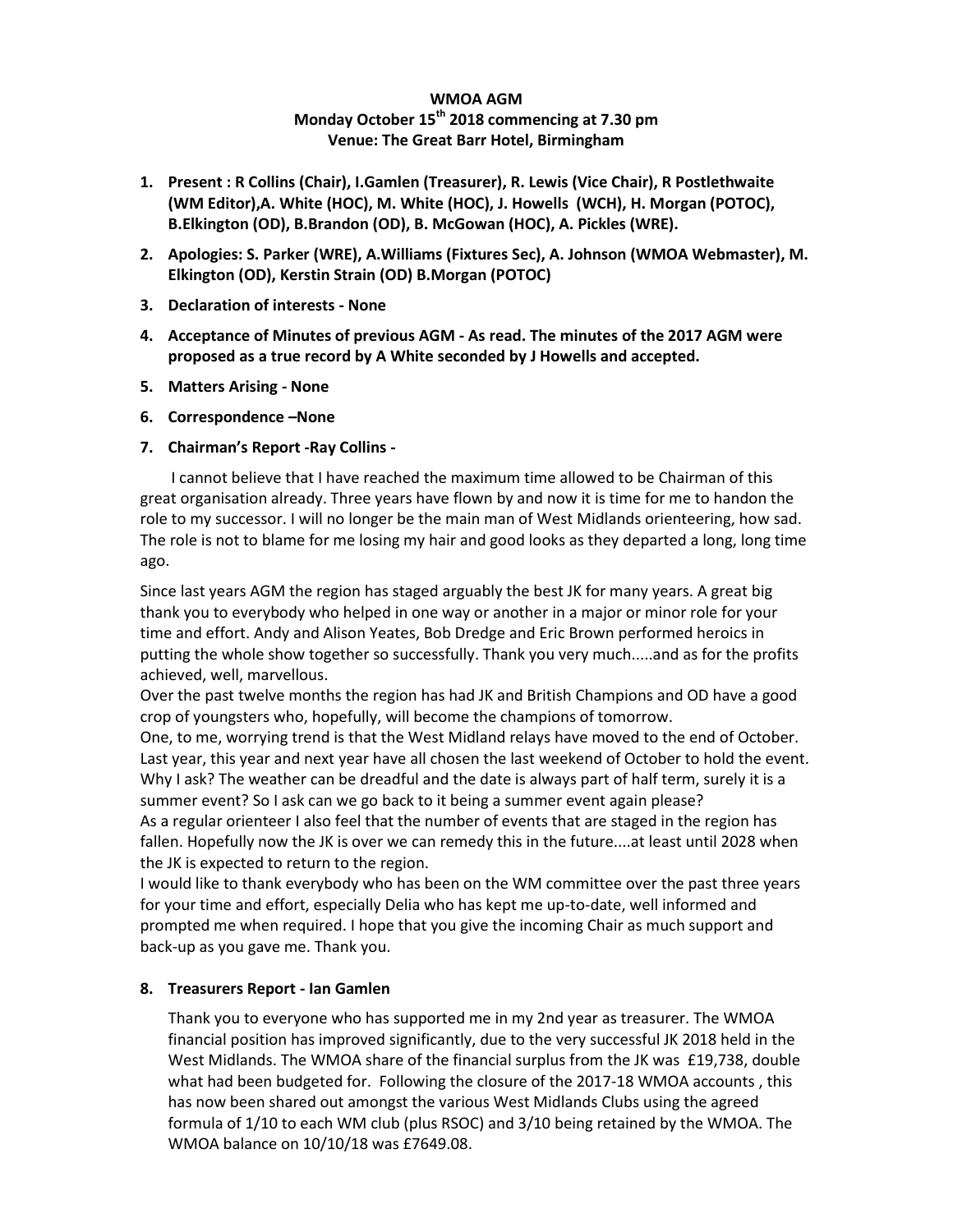When the income from the JK 2018 is excluded, the WMOA's income (£2163.00) was slightly exceeded by its expenditure (£2369.00). It is anticipated that due to events such as SINS 2019, levy income in 2018-19 will be higher than in 2017-18 and that there is likely to be a surplus of income over expenditure.

Ian presented the WMOA 2017-18 income and expenditure summary. This has been audited by Brian Laycock of HOC who has confirmed that they are a true and accurate summary of the accounts. This was duly accepted by all present. Thanks to Brian for kindly agreeing to audit these.

## 9. **Budget for 2018/2019**

Motion 1: It is proposed that the structure for WMOA levies is changed to the following:

0- 40 adult participants : Free

Over 40 adult participants : £1 each

This is intended to save time processing levy payments, whilst providing comparable income. With the current levy small amounts of money are raised from a large number of small events, this means more payments that Club Treasurers have to pay and more work for the WMOA. By increasing the number of participants before clubs pay the WMOA levy from 20 to 40, but increasing the levy to £1 per participant at events above 40 we will significantly reduce the number of events at which the levy has to be paid whilst still collecting a similar amount of levy.

This was unanimously supported by those present at the meeting.

Motion 2: It is proposed that the WMOA membership fee (currently free) for the forthcoming year is unchanged.

This was unanimously supported by those present at the meeting.

## **9. Fixtures Report**

Unfortunately Allan Williams was unable to attend this evening, however, he informed Ray that everything regarding WM fixtures is fine and he is happy to continue as the WMOA Fixtures Secretary.

## **10. Other Reports**

WMJS Report - Mel Elkington and Kirsten Strain sent their apologies and sent the following brief report:

The ongoing progress if the Junior Squad have been regularly reported at the committee meetings. Thank you to Rod Postlethwaite for publishing our reports separately in the West Midlander. We would like to thank the West Midlands Orienteering Association for their continuing support.

## **10. Election of Officers**

| <b>Position</b> | Nomination           | Proposed               | Seconded         |
|-----------------|----------------------|------------------------|------------------|
| Chair           | <b>Richard Lewis</b> | <b>Ray Collins</b>     | Henry Morgan     |
| Vice Chair      | Ray Collins          | <b>Barry Elkington</b> | Jonathan Howells |
| Secretary       | No nominations       |                        |                  |